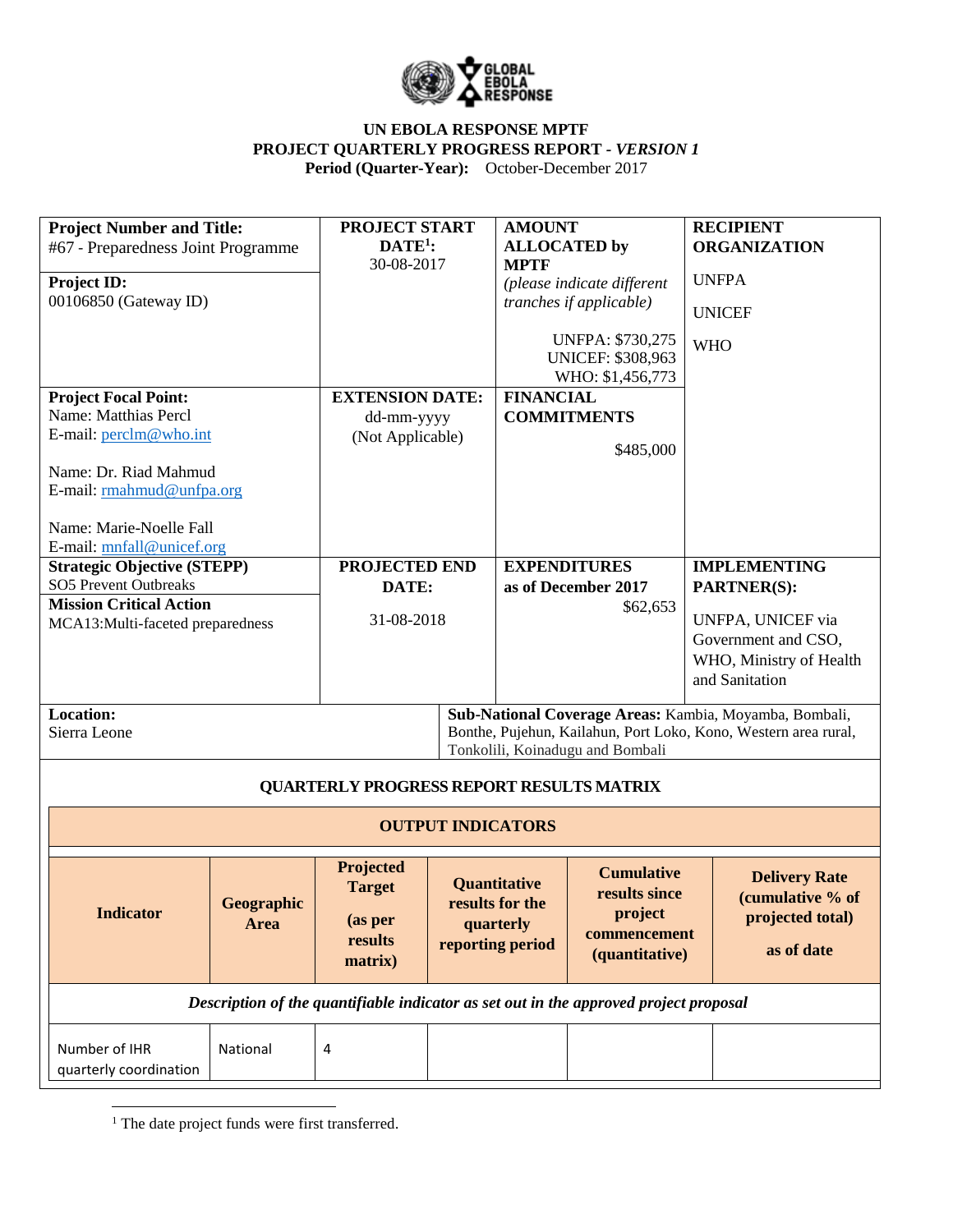

| meetings held                                                                              |          |              |  |  |
|--------------------------------------------------------------------------------------------|----------|--------------|--|--|
| Number of meetings<br>held to evaluate<br>progress of<br>implementation of<br><b>NAPHS</b> | National | $\mathbf{1}$ |  |  |
| Number of technical<br>people trained in IHR                                               | National | 120          |  |  |
| Number of PoEs<br>assessed for<br>implementation of IHR                                    | National | 9            |  |  |
| Number of PoEs<br>supervised                                                               | National | 18           |  |  |
| Number of quarterly<br>cross-border<br>coordination meetings<br>held                       | National | 24           |  |  |
| Revised IDSR strategy                                                                      | National | $\mathbf{1}$ |  |  |
| Number of printed<br>IDSR/IHR material                                                     | National | 5000         |  |  |
| Number of HWs<br>trained in IDSR                                                           | National | 455          |  |  |
| Number of clinicians<br>trained in clinicians<br>role in IDSR                              | National | 100          |  |  |
| Number of quarterly<br>surveillance review<br>meetings held at<br>national level           | National | 4            |  |  |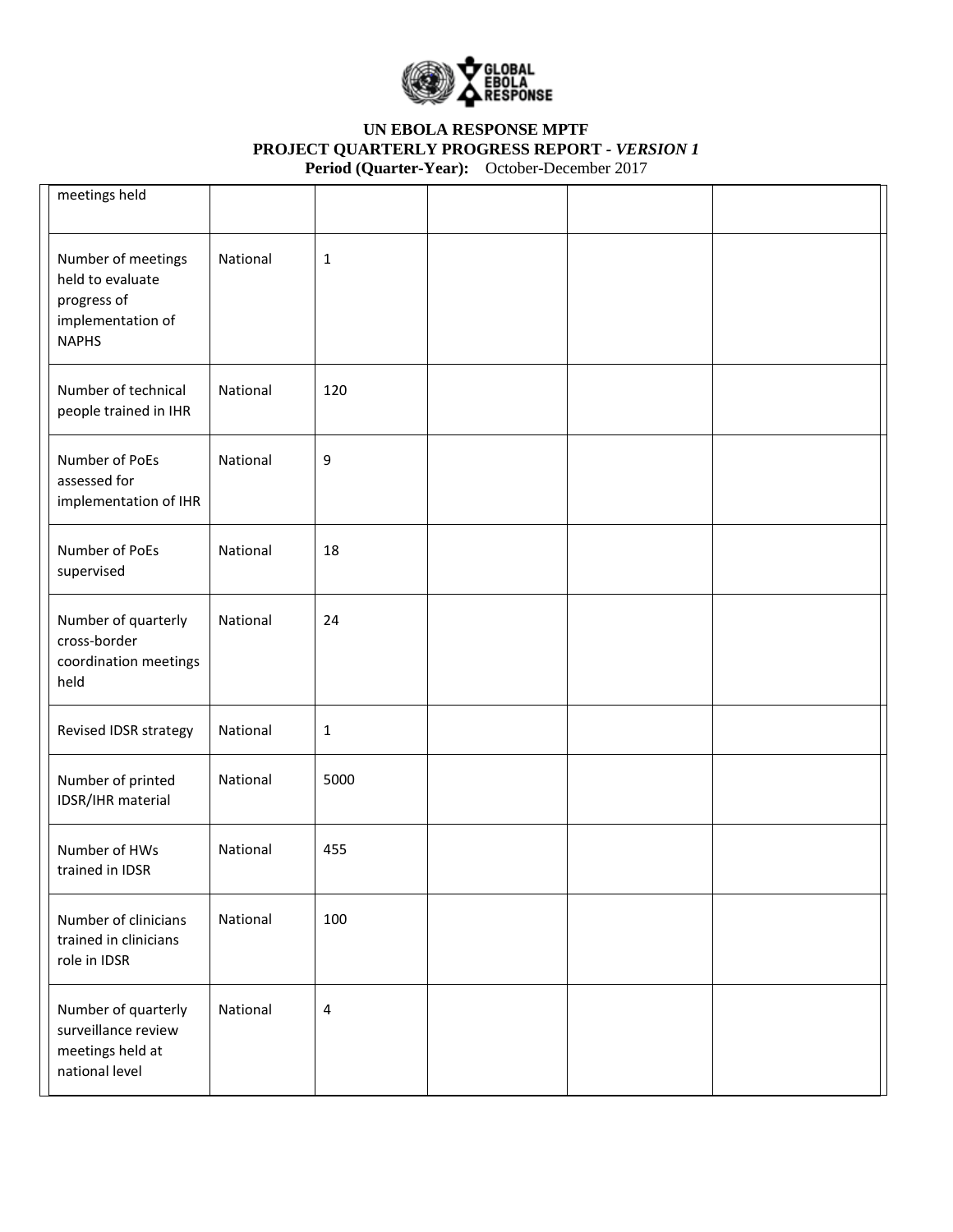

| Number of health<br>facilities with IDSR<br>data assessed by<br>national level | National  | 200          |  |  |
|--------------------------------------------------------------------------------|-----------|--------------|--|--|
| Proportion of CBS<br>reports verified                                          | National  | 80%          |  |  |
| Number of health<br>facilities supervised by<br>national level in a year       | National  | 400          |  |  |
| Number of health<br>facility focal persons<br>trained in IDSR                  | National  | 1300         |  |  |
| Number of local<br>leaders sensitized                                          | National  | 1750         |  |  |
| Proportion of alerts<br>responded to                                           | National  | 90%          |  |  |
| <b>Adapted EBS</b><br>guidelines                                               | National  | $\mathbf{1}$ |  |  |
| EBS training package<br>developed                                              | National  | $\mathbf{1}$ |  |  |
| Number of EBS<br>material printed                                              | National  | 1500         |  |  |
| Number of health<br>workers trained in EBS                                     | National  | 1400         |  |  |
| Number of MW<br>Investigators trained                                          | District  | $28\,$       |  |  |
| Number of CHWs<br>trained                                                      | Community | 600          |  |  |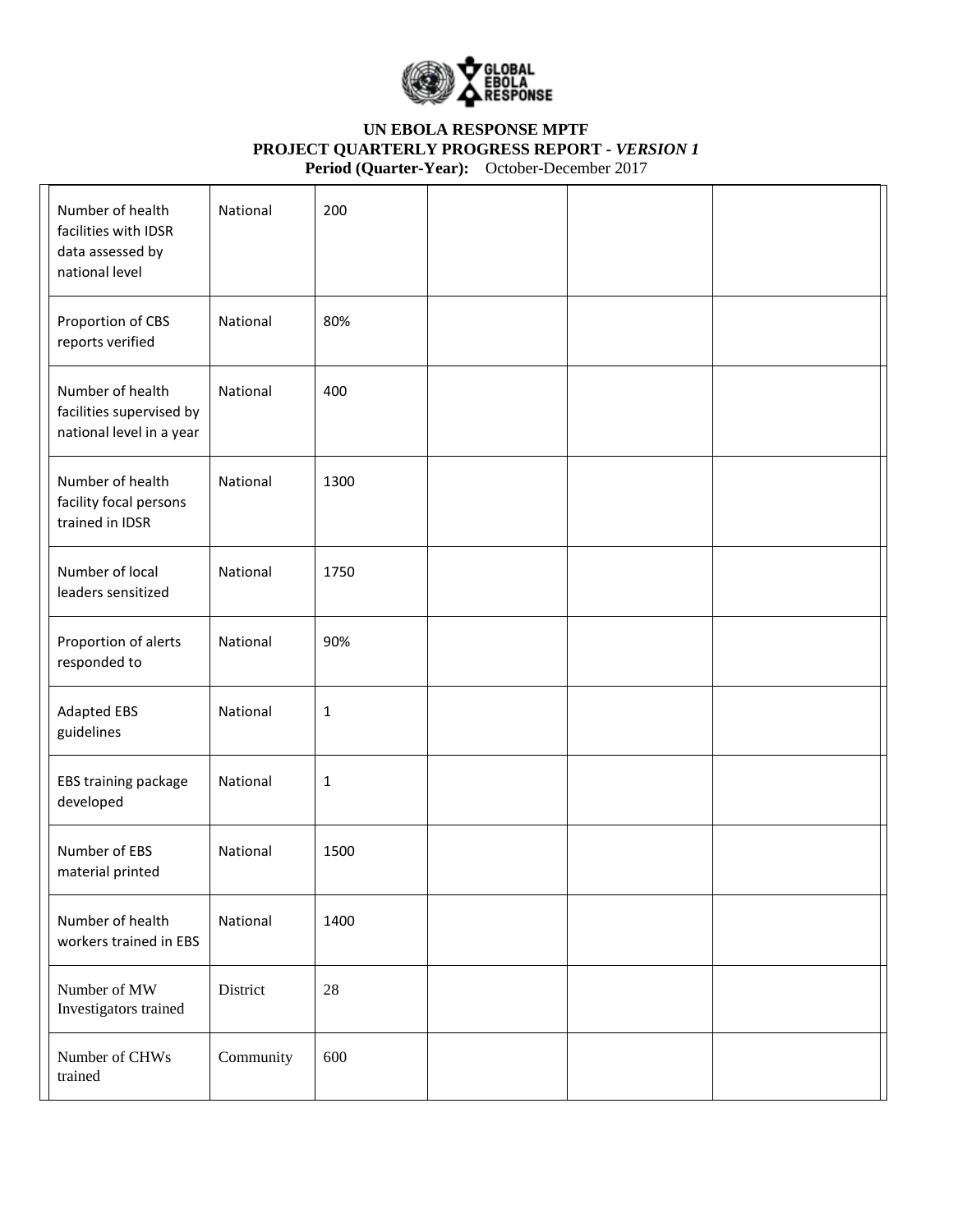

| Number of M & E<br>Officers trained                                            | District  | 28             |    |    |  |
|--------------------------------------------------------------------------------|-----------|----------------|----|----|--|
| Number of EmONC<br>Facilities benefiting<br>from mentorship<br>programme'      | District  | <b>120 CHW</b> |    |    |  |
| Number of facilities<br>monitored                                              | District  | 14             |    |    |  |
| Number of district<br>level MDSR<br>supportive supervision<br>visits conducted | District  | 14             |    |    |  |
| Number of<br>communities with<br>enhanced maternal<br>deaths notification      | Community | 70             |    |    |  |
| IEC materials<br>developed                                                     | National  | $\mathbf{1}$   |    |    |  |
| Number of IEC<br>materials printed and<br>disseminated                         | District  | 5,000          |    |    |  |
| Number of EmONC<br>OJT training for<br><b>HCWs</b>                             | District  | 120            | 40 | 40 |  |
| Number of<br>Communities that<br>benefited from<br>PMTCT and HIV<br>services   | Community | 30             |    |    |  |
| National and district<br>preparedness plans<br>reviewed and updated            | National  | 15 plans       |    |    |  |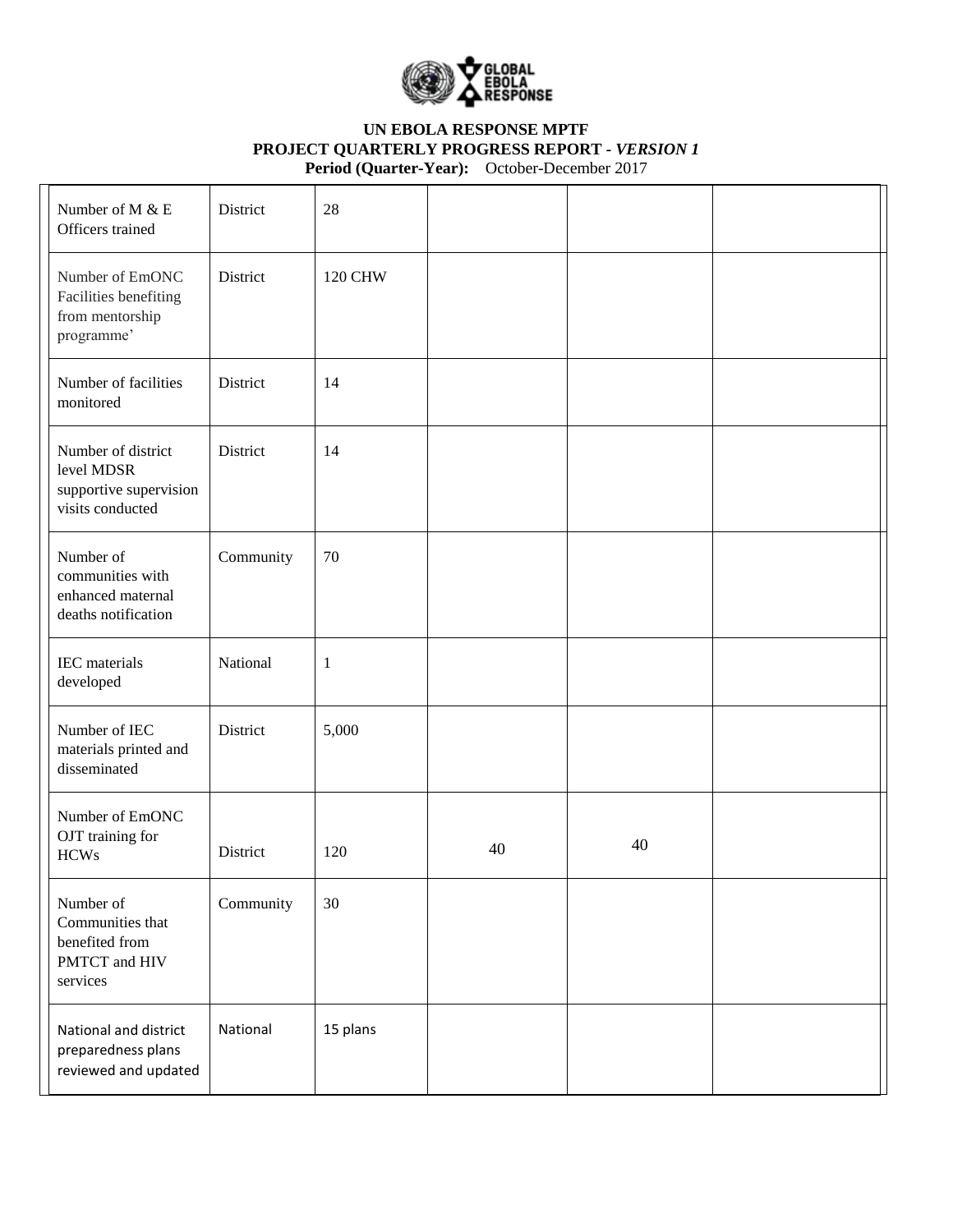

| Number of PCs and<br>WCs oriented on<br>preparedness plans                                                                       | National        | 218                             |                                                                  |  |
|----------------------------------------------------------------------------------------------------------------------------------|-----------------|---------------------------------|------------------------------------------------------------------|--|
| Updated message<br>guide for specific<br>outbreak                                                                                | National        | 1 updated<br>messaging<br>guide |                                                                  |  |
| Number of outbreaks<br>supported as per IARR<br>SOP                                                                              | <b>District</b> | At least 2                      |                                                                  |  |
| Number of community<br>radio networks<br>integrating positive<br>behaviours in existing<br>health and education<br>radio dramas. | National        | 46 radio<br>channels            |                                                                  |  |
| Number of IEC<br>materials available                                                                                             | National        | 50000 units                     |                                                                  |  |
| Number of affected<br>communities with<br>intensified social<br>mobilization                                                     | Sub-district    | 10 Chiefdoms                    |                                                                  |  |
|                                                                                                                                  |                 |                                 | <b>EFFECT INDICATORS</b> (if available for the reporting period) |  |
| Not applicable                                                                                                                   |                 |                                 |                                                                  |  |

### **NARRATIVE**

**Situation Update** (*please describe critical changes, if any, in the situation that affect the project (1-2 paragraphs*))-

Ongoing campaigns by different political parties for the upcoming national election and change in government in 2018 may affect the pace of the implementation of the project.

**Key Achievements** (*please use this section to highlight your key achievements for the month, using bullet points if preferred)* **UNFPA:**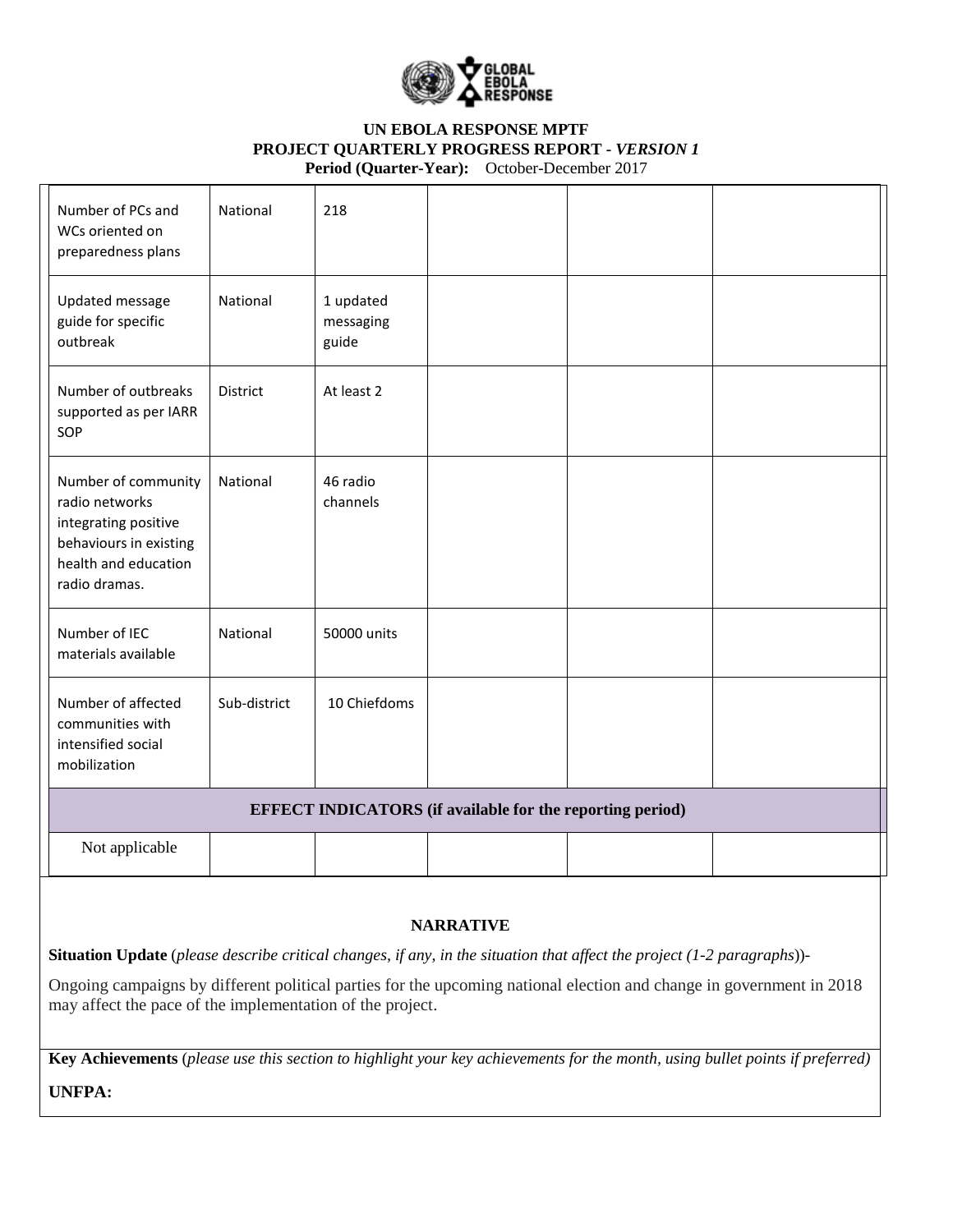

- Detailed implementation plan and activity wise budget for the project were prepared in consultations with Ministry of Health & Sanitation (MOHS).
- Two Training of The Trainers (TOT) were conducted and 40 MOHS staffs were trained including: Midwives, Medical Superintendents, Matrons, District Health Sisters, Nursing Officer, Community Health Officer and State registered Nurses as facilitators on the harmonized curriculum on Emergency Obstetric and Newborn Care (EmONC). Four participants were nominated per districts from 10 districts including Western Area Rural, Kambia, Port Loko, Moyamba, Tonkolili, Koinadugu, Kono, Bonthe, Kailahun and Pujehun districts. (Please refer to annex 1 for details). The training commenced on the  $13<sup>th</sup>$  and was completed on the  $17<sup>th</sup>$  November 2017. The following interactive facilitation methods and techniques were used by the trainers for effective and successful facilitation:
	- **Presentations /Lectures**
	- Role-plays
	- Skills/ Demonstration
	- **Brainstorming**
	- Scenarios
	- Discussions
	- $\Box$  Case studies
	- $\Box$  Video show
- A guideline for the Social Autopsy (SA) under 'Maternal Death Surveillance and Response' program has been drafted. SA will be piloted in Kambia and Moyamba districts in 2018.

# **UNICEF:**

Update National and District Community engagement and social mobilization preparedness plans

 In collaboration with the Health Education Division of the Ministry of Health and Sanitation, 14 district preparedness plans for community engagement and social mobilization have been developed. A national Ebola Virus Disease (EVD) response plan already exists with social mobilization as a key pillar and component.

## Engagement of Paramount chiefs and Ward Councilors (WA) for Chiefdom / Ward preparedness plans

 As part of developing the chiefdom level social mobilization plans for the 190 chiefdoms as per the new dispensation, all the paramount chiefs and regent chiefs have been engaged. Ward Councillors as found in WA are yet to be engaged.

Rapid behavioral assessments and anthropological studies in case of an outbreak

 Through other sources of funding, the Emergency Message Guide for local disease and environmental threats facing Sierra Leone was validated, finalised and distributed widely amongst development partners. The document explains some 12 possible disasters including Ebola, Measles, Yellow Fever, Polio, Fire Accidents and Social Unrest, and provides recommendations on how to prevent or minimise their spread.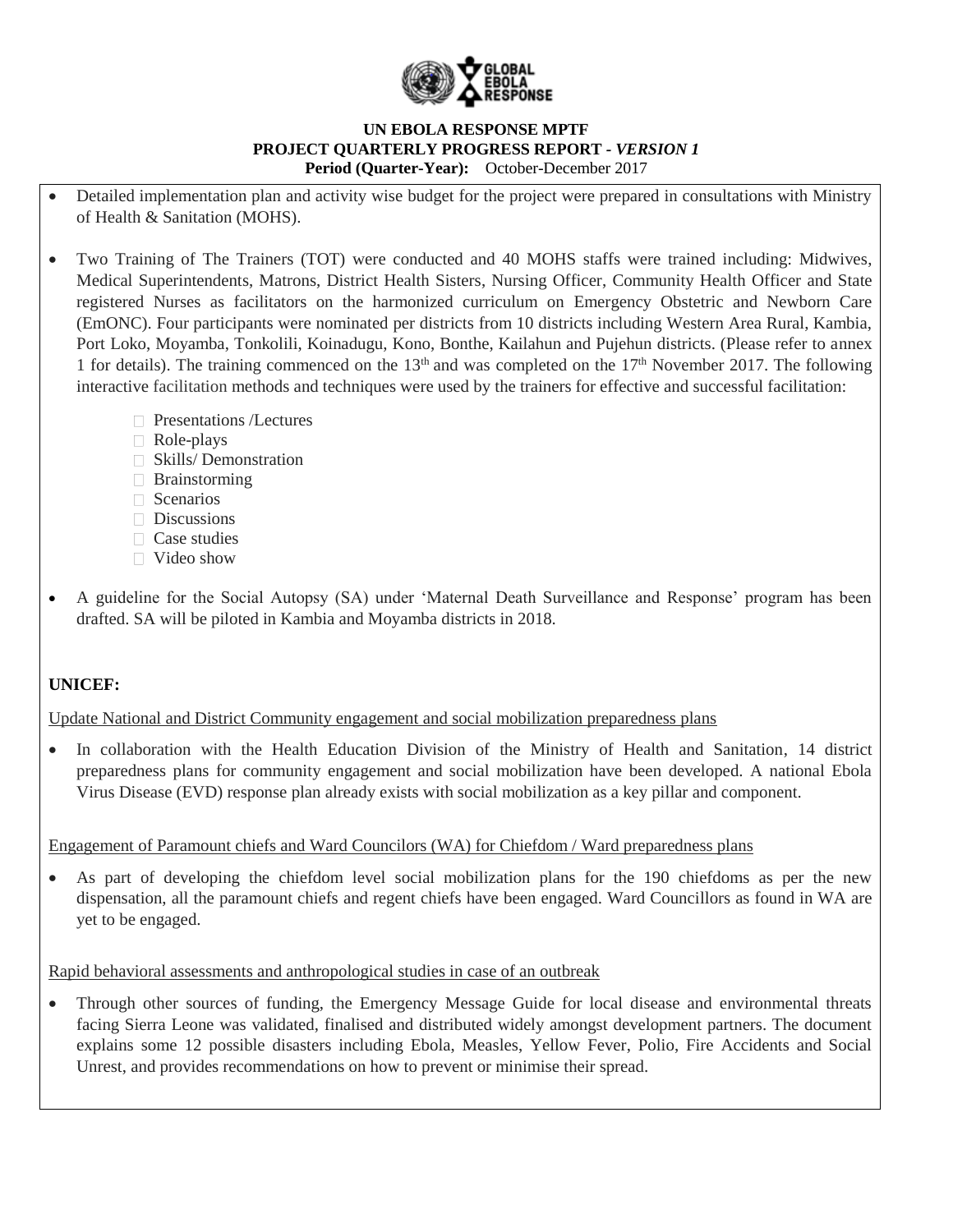

#### Coordination and monitoring of response

 The Inter-Agency Rapid Response team responded through technical support during the mudslide/flooding emergency response in August 2017. Through other sources of funding, partners were well prepared with information, education and communication (IEC) messages and materials in anticipation of the floods. Community health workers (CHWs) along with other volunteers carried out daily outreach to affected communities and this helped prevent a cholera outbreak.

### Sustaining positive behavior promotion using mass media

Through other sources of funding,  $O$ lman Biznes' the radio drama promoting maternal and child health issues and trust building messages continues to be broadcasted on 46 at prime time since February 2017.

### Preposition IEC materials on key behaviours

- IEC materials promoting positive healthy behaviours (handwashing, breastfeeding, sleeping inside a mosquito net, safe water, rain water harvesting) and on various hazards are available and in ready-to-print format, in case of any emergency. Materials for EVD have been prepositioned.
- The Emergency Message Guide for local disease and environmental threats facing Sierra Leone was validated, finalised and distributed widely amongst development partners. The document explains some 12 possible disasters including Ebola, Measles, Yellow Fever, Polio, Fire Accidents and Social Unrest, and provides recommendations on how to prevent or minimise their spread.

### Intensified social mobilization in case of response

 This activity has been supported through other sources of funding. Social Mobilisation actors are found in each of the 14 districts under the leadership of the Health Education Division's DSMCs and WHO's Community Engagement Officers. They meet regularly with other key players like the Inter Religious Council/ SL and community service organisation (CSO) partners, in the monthly District Social Mobilisation Meetings to plan how to engage communities. The development of chiefdom emergency social mobilization plans was maximized to ensure the creation of chiefdom social mobilization committees.

# **WHO:**

- Several related activities were implemented that set the stage for the implementation of the MPTF-funded activities. These include:
	- o IHR stakeholders meetings to review and cost the National Action Plan for Health Security (NAPHS). This meeting was organized by the IHR coordination steering group.
	- o National Surveillance Review Meeting in Port Loko. All districts (DHMTs), WHO field staff and WCO (IDSR and EPI) participated. We used EPI funds which were already available with MOHS. The meeting was used to review the Q3 performance indicators and come up with action points/ recommendations.
	- o IDSR training in Western Area Urban and Western Area Rural to enhance surveillance post mudslide and flooding disaster.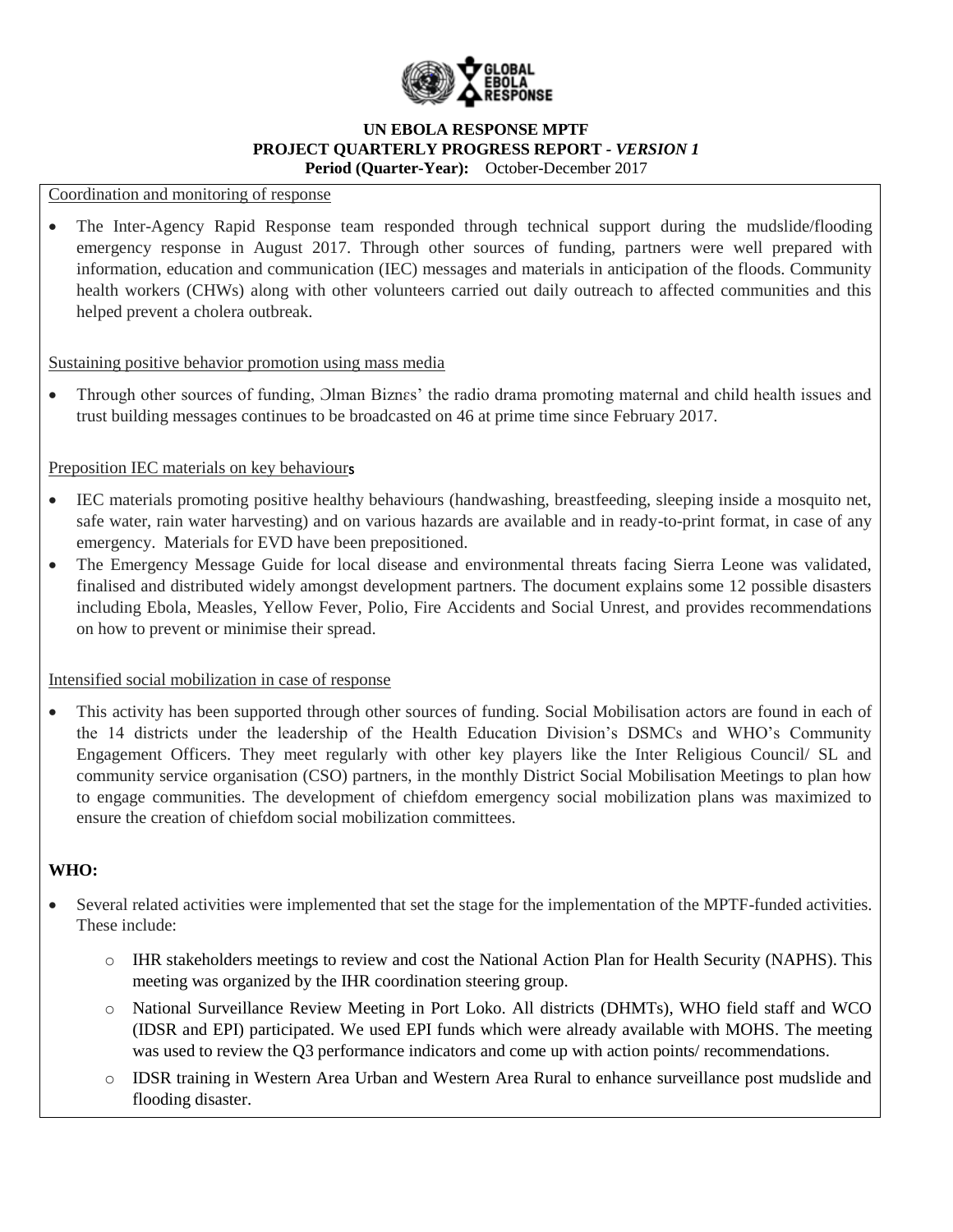

IDSR supportive supervision in all districts.

**Delays or Deviations** (*if any, briefly describe the delays or changes in focus, approach or targets, and provide a short justification for the change (1-2 paragraphs*)

Due to the financial closure of biennium 2016-17, WHO had to put on hold several activities. These will be implemented in the remaining quarters in 2018.

The major changes in the project are appended below with rationale:

- a) The target for 'Number of MW Investigators trained' indicator has been increased to 28 instead of originally planned 14. This increase has been made to comply with MOHS guideline to train two MW investigators from each of the 14 districts of the country.
- b) The target for the 'Number of CHWs trained' indicator has been increased to at least 600 CHWs instead of the original target to train 100 CHWs. 100 CHWs will be trained from the selected six districts having low skilled birth attendants (SBA) where the risk of maternal deaths is high. As per Demographic and Health Survey 2013, SBA coverage in Moyamba is 36.4 %, Tonkolili 37.8%, Portloko 46%, Koinadugu 33%, Kambia 40.6% and Bombali 45.4 % and CHWs of these districts will be trained.
- c) The target for the 'Number of EmONC OJT training for HCWs' indicator has been increased to 120 instead of the original plan of 30. The indicator has been rephrased as 'Number of EmONC Basic training for HCWs'. This revision has been made to roll out the new harmonized EmONC curriculum of MOHS in four selected districts. However, EmOC training in the remaining 10 districts has been accomplished from other funding. In 2017, 40 facilitators have already received the TOT and 80 HCWs will be provided with basic EmONC training.

| <b>No. of Beneficiaries</b> |                                                   | <b>Environmental Markers</b>      |  |
|-----------------------------|---------------------------------------------------|-----------------------------------|--|
| Women                       | 35,870                                            | e.g. Medical and Bio Hazard Waste |  |
| <b>Girls</b>                |                                                   | e.g. Chemical Pollution           |  |
| Men                         |                                                   |                                   |  |
| <b>Boys</b>                 |                                                   |                                   |  |
| <b>Total</b>                |                                                   |                                   |  |
|                             | <b>Additional Information</b> ( <i>Optional</i> ) |                                   |  |

|  | Annex 1: Summary of EmONC TOT participants trained by cadre |  |
|--|-------------------------------------------------------------|--|
|  |                                                             |  |

| Cadre | <b>Number of Male</b> | Number of           | <b>Total Number of</b> |
|-------|-----------------------|---------------------|------------------------|
|       | <b>Participants</b>   | <b>Female</b>       | <b>Participants</b>    |
|       |                       | <b>Participants</b> |                        |
|       |                       |                     |                        |